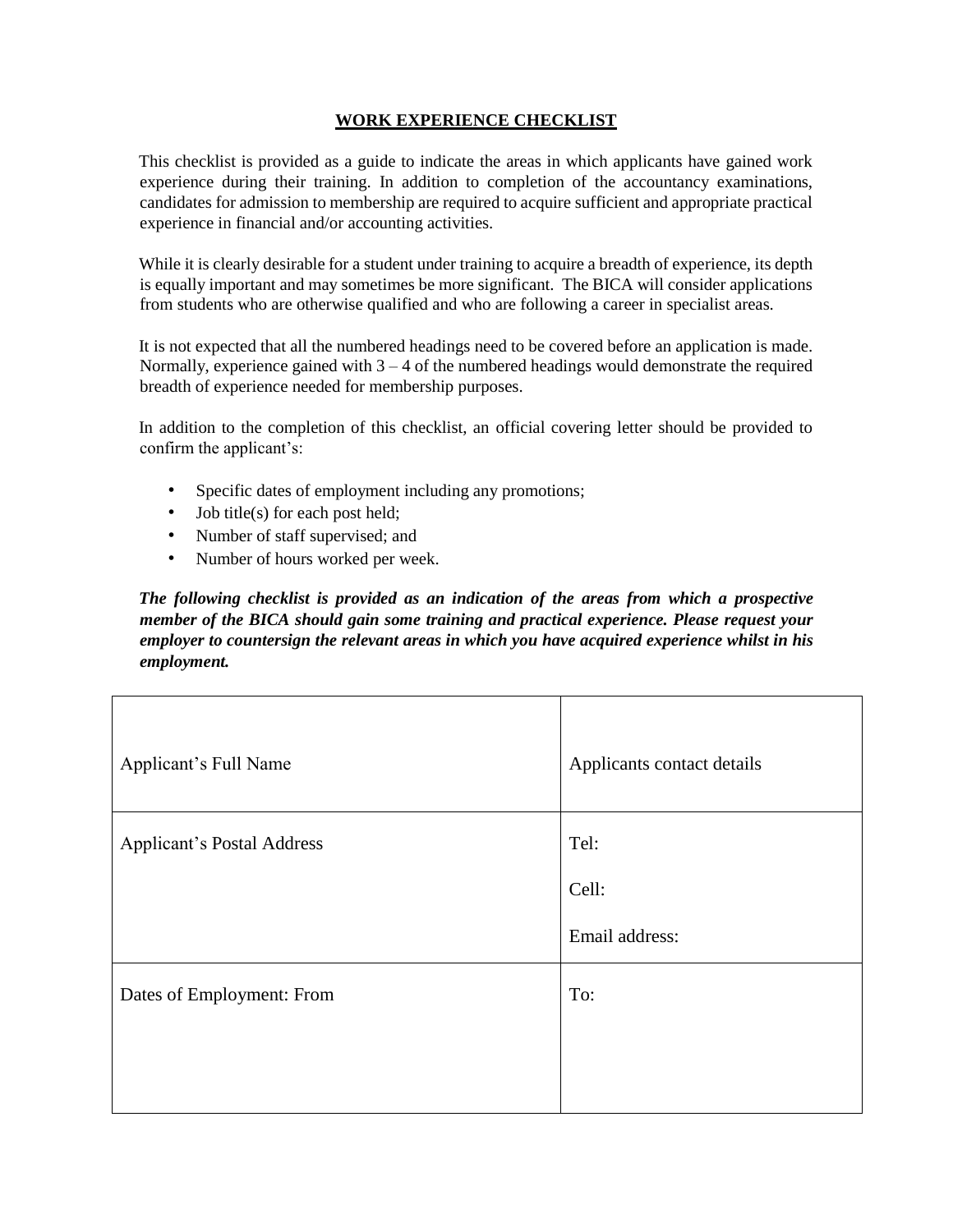# Tick  $(\forall)$  **Public Sector Industry & Commerce Accounting and Auditing Practice**

| <b>Job Description</b>                         | <b>Duration</b> | <b>Countersign by</b><br><b>Employer</b> |
|------------------------------------------------|-----------------|------------------------------------------|
| 1. Financial Accounting                        |                 |                                          |
| Record accounting entries to the income and    |                 |                                          |
| expenditure accounts general ledger            |                 |                                          |
| Record accounting entries to the control       |                 |                                          |
| accounts general ledger; trade and other       |                 |                                          |
| receivables, trade and other payables          |                 |                                          |
| Determine equity and /or financing balances    |                 |                                          |
| and updating the general ledger accounts of    |                 |                                          |
| the same                                       |                 |                                          |
| Prepare financial statements                   |                 |                                          |
| Prepare capital and revenue budgets            |                 |                                          |
| 2. Management Accounting                       |                 |                                          |
| Cost accounts and records                      |                 |                                          |
| Application of costing methods                 |                 |                                          |
| Standard costing, variance analysis            |                 |                                          |
| Allocation of central expenses                 |                 |                                          |
| <b>Budgetary control</b>                       |                 |                                          |
| 3. Internal Audit                              |                 |                                          |
| Prepare audit planning, programmes and         |                 |                                          |
| reports                                        |                 |                                          |
| Address audit procedures as determined at      |                 |                                          |
| planning and reach appropriate conclusions     |                 |                                          |
| Application of audit techniques, sampling,     |                 |                                          |
| flow charts ICQ's                              |                 |                                          |
| Computer audit                                 |                 |                                          |
| Engaged in IT audit                            |                 |                                          |
| Engaged in special assignments -state in short |                 |                                          |
|                                                |                 |                                          |
|                                                |                 |                                          |
|                                                |                 |                                          |
|                                                |                 |                                          |
|                                                |                 |                                          |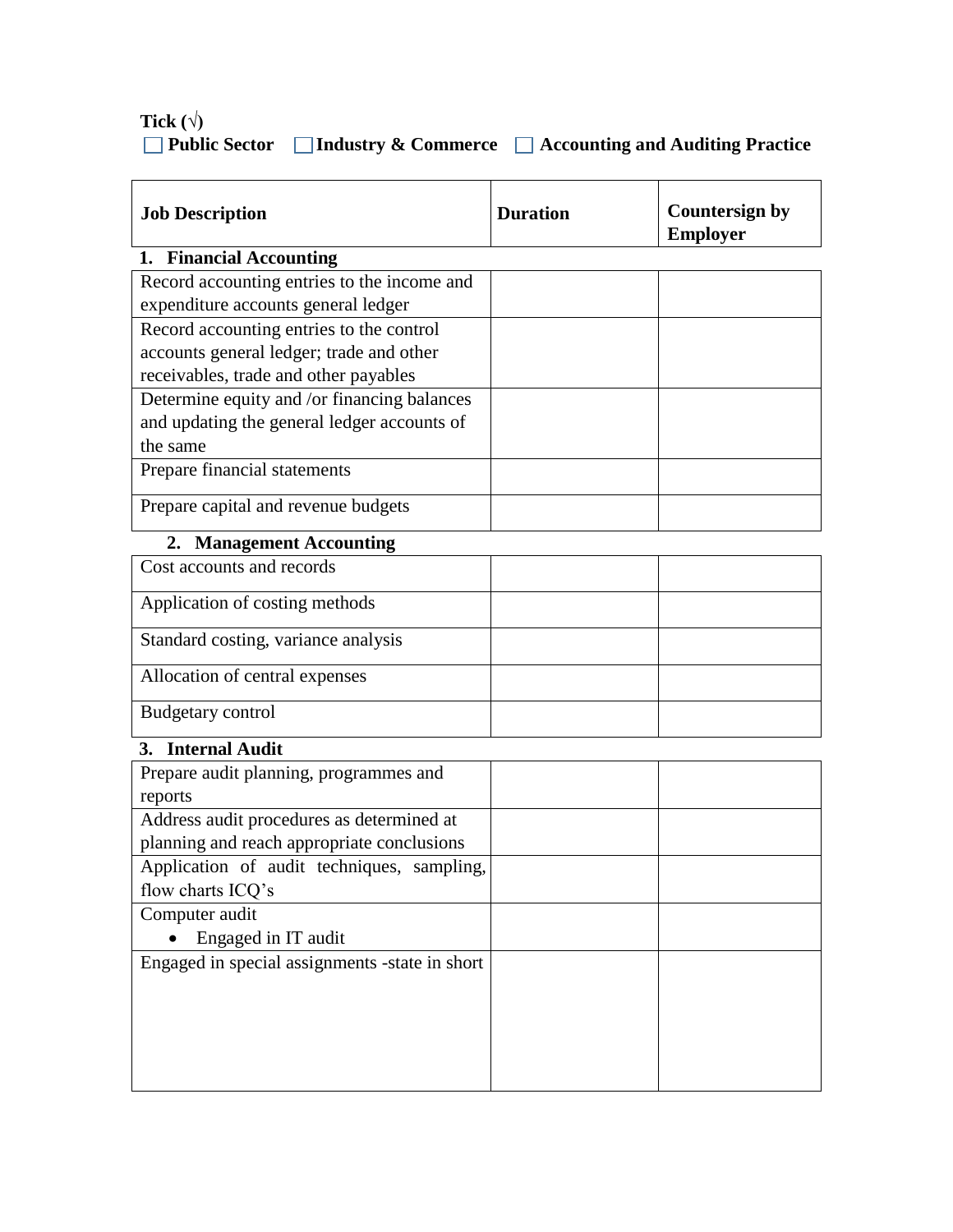#### **4. External Audit**

| Client Acceptance/Continuance evaluation       |  |
|------------------------------------------------|--|
| and documentation                              |  |
| Pre - planning and planning procedures and     |  |
| documentation of such (including materiality)  |  |
| determination)                                 |  |
| Assist in risk assessment and development of   |  |
| overall audit strategy and documentation       |  |
| Respond to identified audit risks by following |  |
| set audit procedures                           |  |
| Testing of controls, evaluation and            |  |
| appropriate documentation of results           |  |
| Finalization and assessment of adequacy        |  |
| (quality/quantity) of audit documentation in   |  |
| file                                           |  |
| Prepare audit reports to those charged with    |  |
| governance and management                      |  |

# **5. Specialized engagements**

| Forensic accounting      |  |
|--------------------------|--|
| Fraud and investigations |  |

### **6. Taxation**

| Computation of withholding taxes e.g. PAYE, |  |
|---------------------------------------------|--|
| <b>OWHT</b>                                 |  |
| Preparation of WHT return                   |  |
| Tax planning and advisory                   |  |
| Computation of income tax                   |  |
| Review of income tax computation            |  |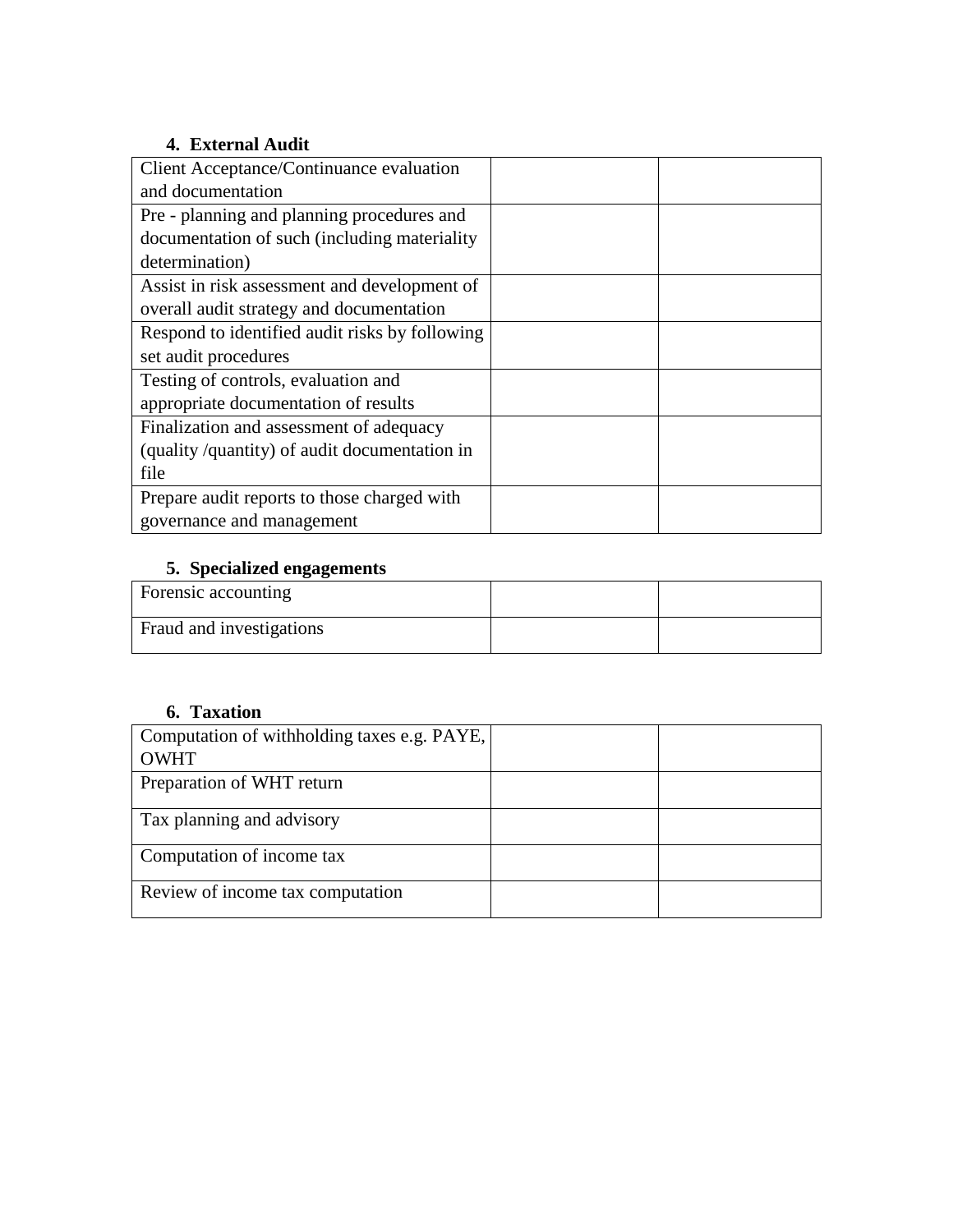| <b>Job Description</b> | <b>Duration</b> | <b>Countersign by</b><br><b>Employer</b> |
|------------------------|-----------------|------------------------------------------|
|------------------------|-----------------|------------------------------------------|

## **7. Establishment**

| Payroll and payment procedures             |  |
|--------------------------------------------|--|
| Pension fund accounting and administration |  |
| Employees records                          |  |
| Accounting procedures for PAYE             |  |

### **8. Financial and Accounting Procedures**

| Revenue analysis                           |  |
|--------------------------------------------|--|
| Operating expenses analysis                |  |
| Payment of liabilities and maintenance of  |  |
| creditors records                          |  |
| Debt collection and maintenance of debtors |  |
| records                                    |  |
| Cash, security and banking arrangements    |  |
| Preparations of bank reconciliations       |  |
| (weekly, monthly)                          |  |

#### **9. Contracts**

| Tender and quotation procedures            |  |
|--------------------------------------------|--|
| Certification of invoices                  |  |
| Contract financial accounts and variations |  |

#### **10. Inventory and consumables**

| Maintain inventory records appropriately                              |  |
|-----------------------------------------------------------------------|--|
| Follow purchasing, receipts and issue                                 |  |
| procedures                                                            |  |
| Follow set inventory work procedures                                  |  |
| Appropriate treatment of surplus or obsolete<br>stores and write-offs |  |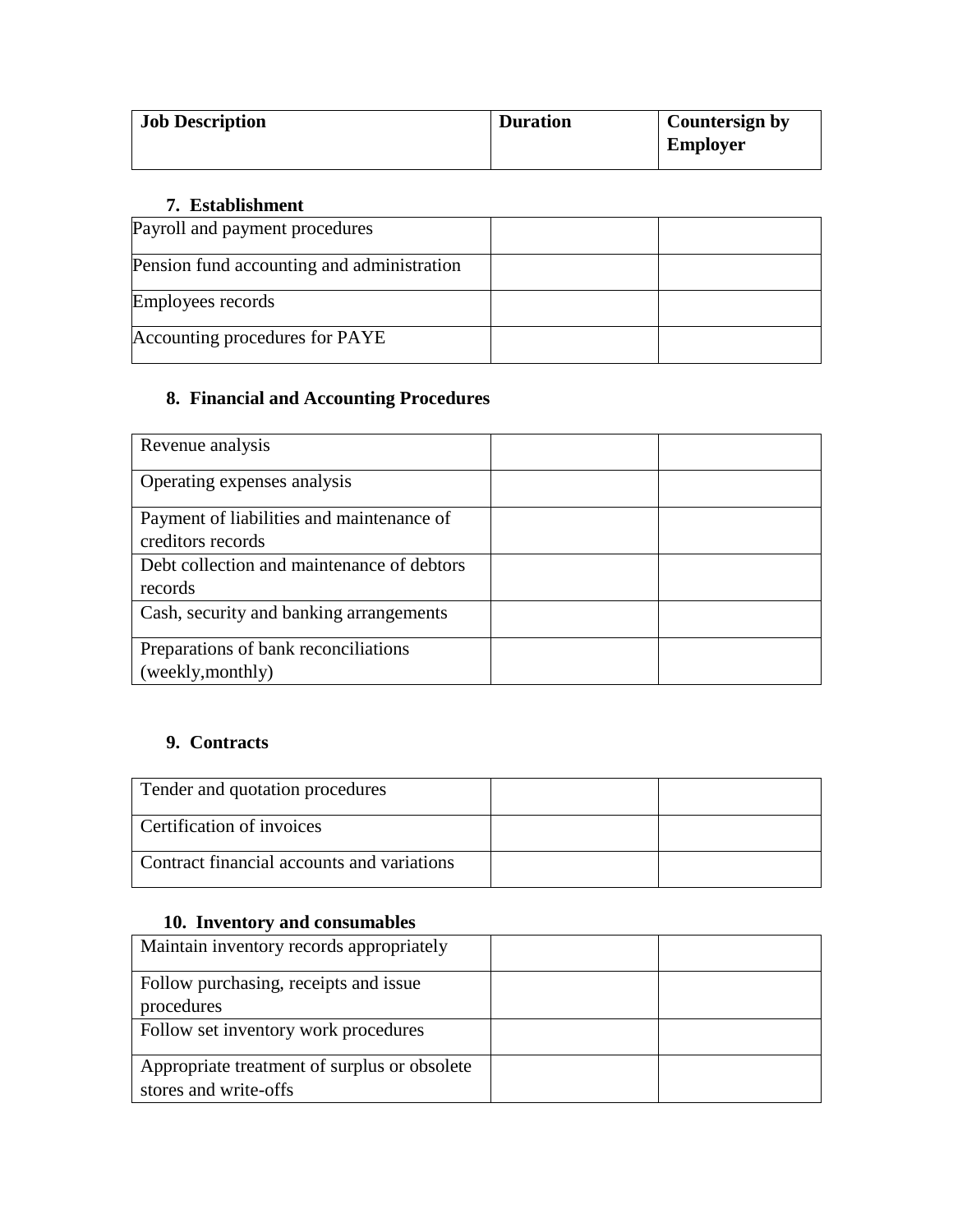| Reconciliation of stores and finance |  |
|--------------------------------------|--|
| department records                   |  |

# **11.Information Processing**

| Information collection and data coding   |  |
|------------------------------------------|--|
| methods                                  |  |
| Computer programs                        |  |
| Systems analysis, design and development |  |

### **12. Debt Finance and Borrowing**

| Acquisition and issue of debt:                 |  |
|------------------------------------------------|--|
| Perform financial                              |  |
| information(including statements)              |  |
| analysis and reach appropriate                 |  |
| conclusions                                    |  |
| Interpret financial information and            |  |
| relay appropriate conclusions                  |  |
| Follow set procedures for debt                 |  |
| approval                                       |  |
| Capital and special fund accounting e.g. grant |  |
| Short and long-term borrowing procedures       |  |
| Advise client on their financing options       |  |
| based on their financial position and          |  |
| prospects                                      |  |
| Investment appraisal                           |  |
| Perform investment appraisals using            |  |
| relevant methodologies and reach               |  |
| appropriate conclusions                        |  |
| Perform appropriately amortization analysis    |  |